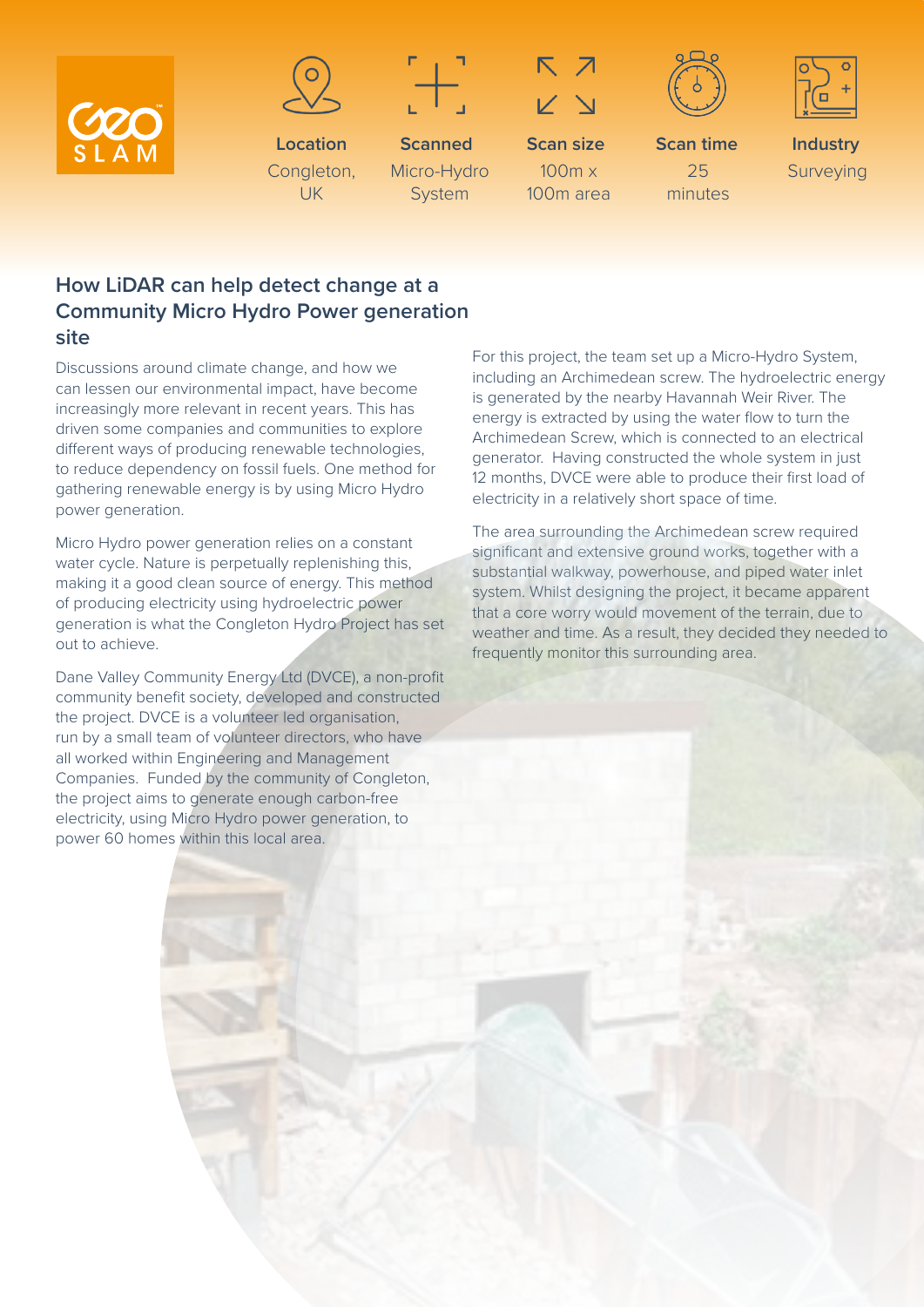

The Archimedean screw has a life expectancy of 40 years, and the team hope to make returns on their investments in the next 20 years. In addition to generating clean energy, a core objective is to generate an annual surplus, which will fund the local community. It is therefore essential that any change in land stability does not impact the planned generation. The team decided that a monitoring system would help identify any movement so that timely corrective action could be taken.

## **Scanning with the ZEB Go**

Via a family member (Dr Jonathan Owen), the team acquired a 3D handheld laser scanner, GeoSLAM's ZEB Go. The handheld nature of the scanner will mean they can track land movement and vegetation rates over time. In addition, they can map the on-site building to help with facility management and storage

GeoSLAM Connect's Stop and Go Alignment can help the team align these scans, as it would give them a more accurate view of the exterior and interior areas together.

GeoSLAM technology is ideal for this type of work, due to the uneven terrain. The mobile device can map an area by simply walking around, whereas tripod-based systems would find it difficult to scan.

The ZEB Go's speed of capture enables DVCE to carry out scans of the 100m x 100m area surrounding the Micro-Hydro System in just 25 minutes. As the team are detecting change in the ground movements and vegetation, they can frequently scan the area to track any issues that may arise. A great way to document the area, as frequently as DVCE need.



The boardwalk surronding the Micro-Hydro System area